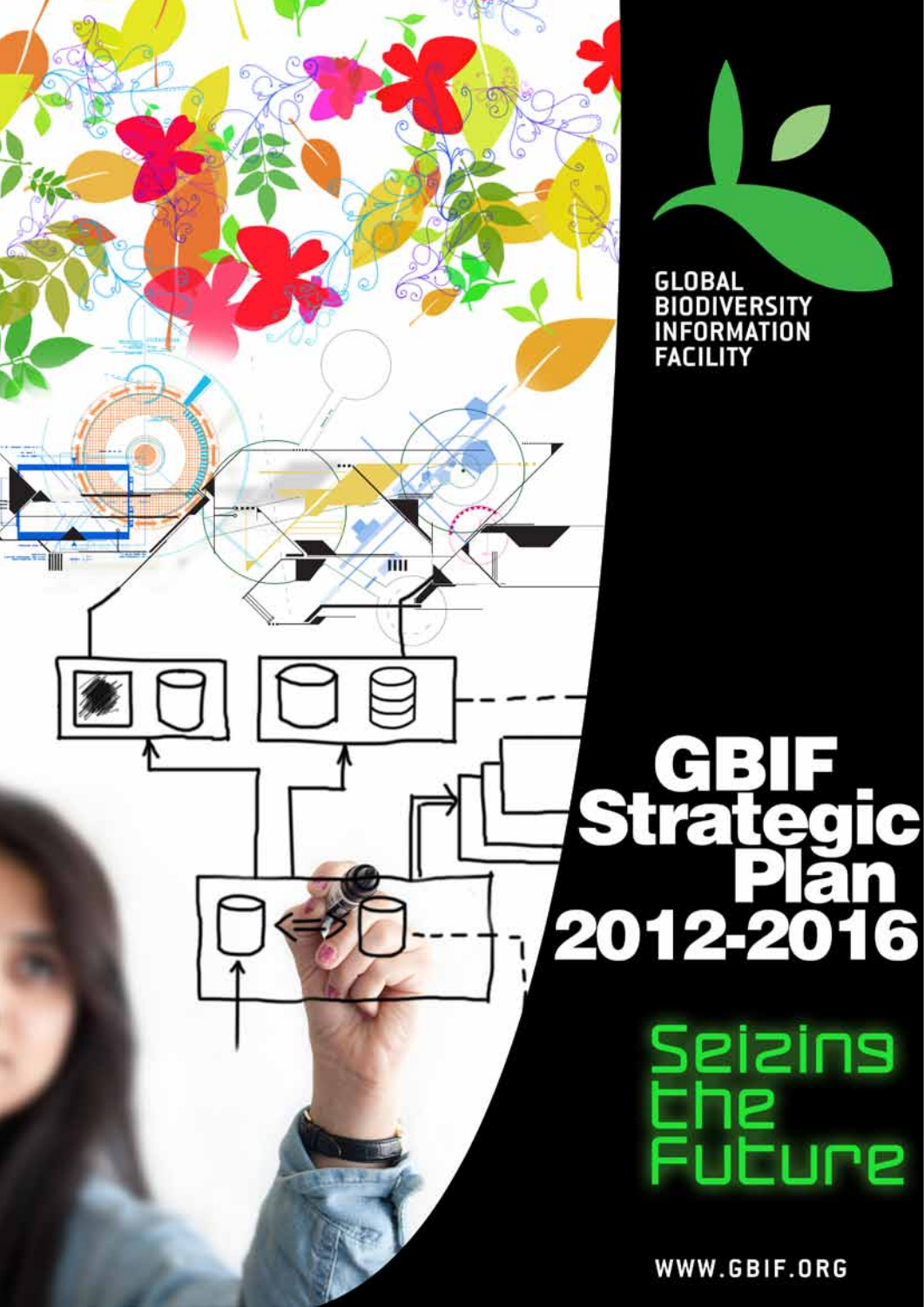Copyright 2011 © Global Biodiversity Information Facility

Project Leader: Anne Mette Nielsen (anmnielsen@gbif.org) Layout & design: Ciprian Marius Vizitiu (cvizitiu@gbif.org) Printing: Kailow Graphics

All photos used with permission

March 2011

ISBN: 87-92020-18-6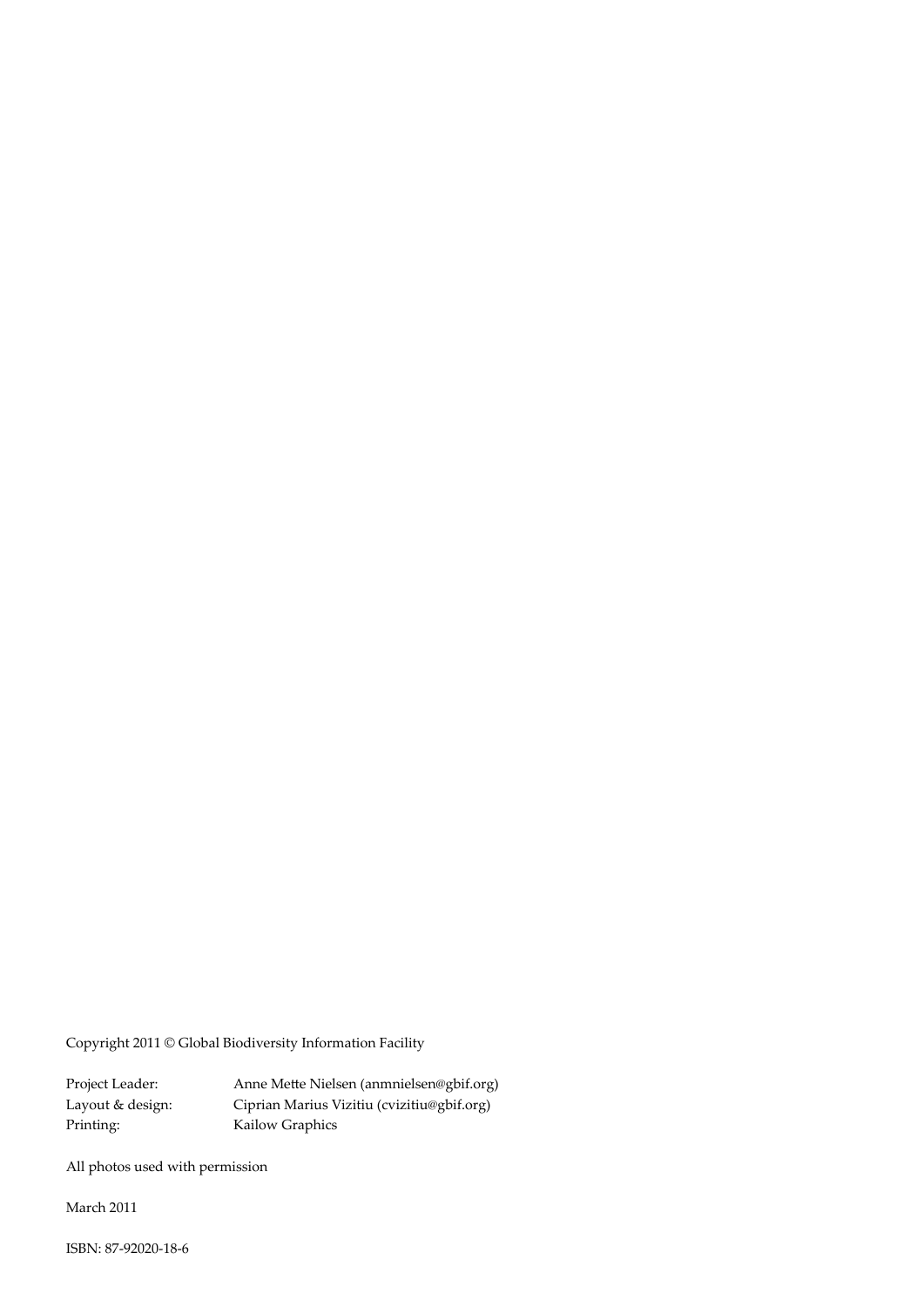

# **GBIF Strategic Plan 2012–2016**

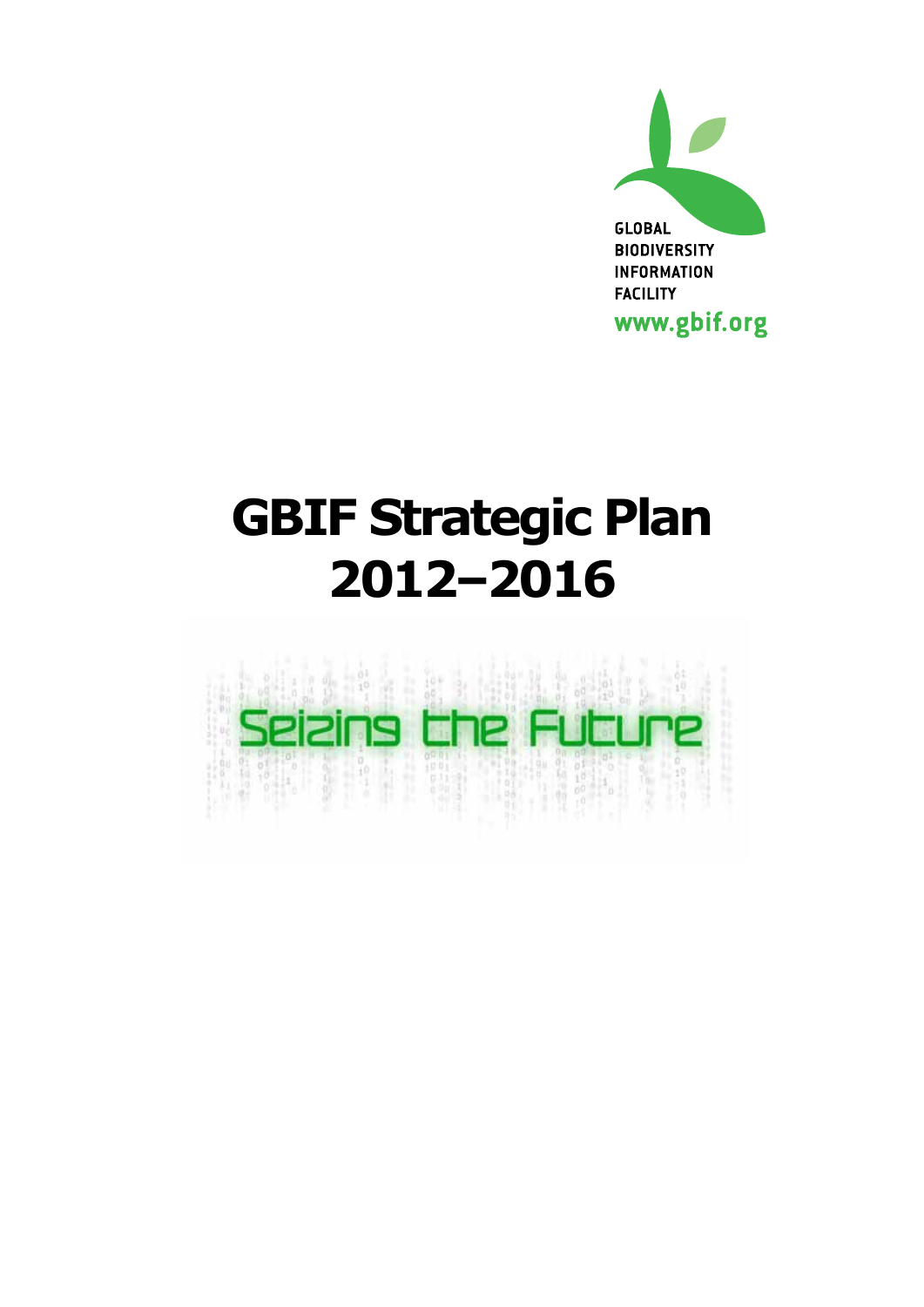# **Contents**

| 1.1. Quantity: Fill the data gaps                             |  |
|---------------------------------------------------------------|--|
| 1.2. Quality: Enhance fitness-for-use                         |  |
| 1.3. Scope: Accommodate data futures                          |  |
| 1.4. Use: Measure data impact                                 |  |
|                                                               |  |
| 2.1. Expand the distributed infrastructure                    |  |
| 2.2. Improve standards and interoperability                   |  |
| 2.3. Foster community-developed standards, tools and services |  |
|                                                               |  |
| 3.1. Engage a global GBIF community                           |  |
| 3.2. Strengthen Participant engagement and capacity           |  |
| 3.3. Recruit new Participant countries                        |  |
| 3.4. Recruit strategic partners                               |  |
| 3.5. Assess stakeholder needs                                 |  |
|                                                               |  |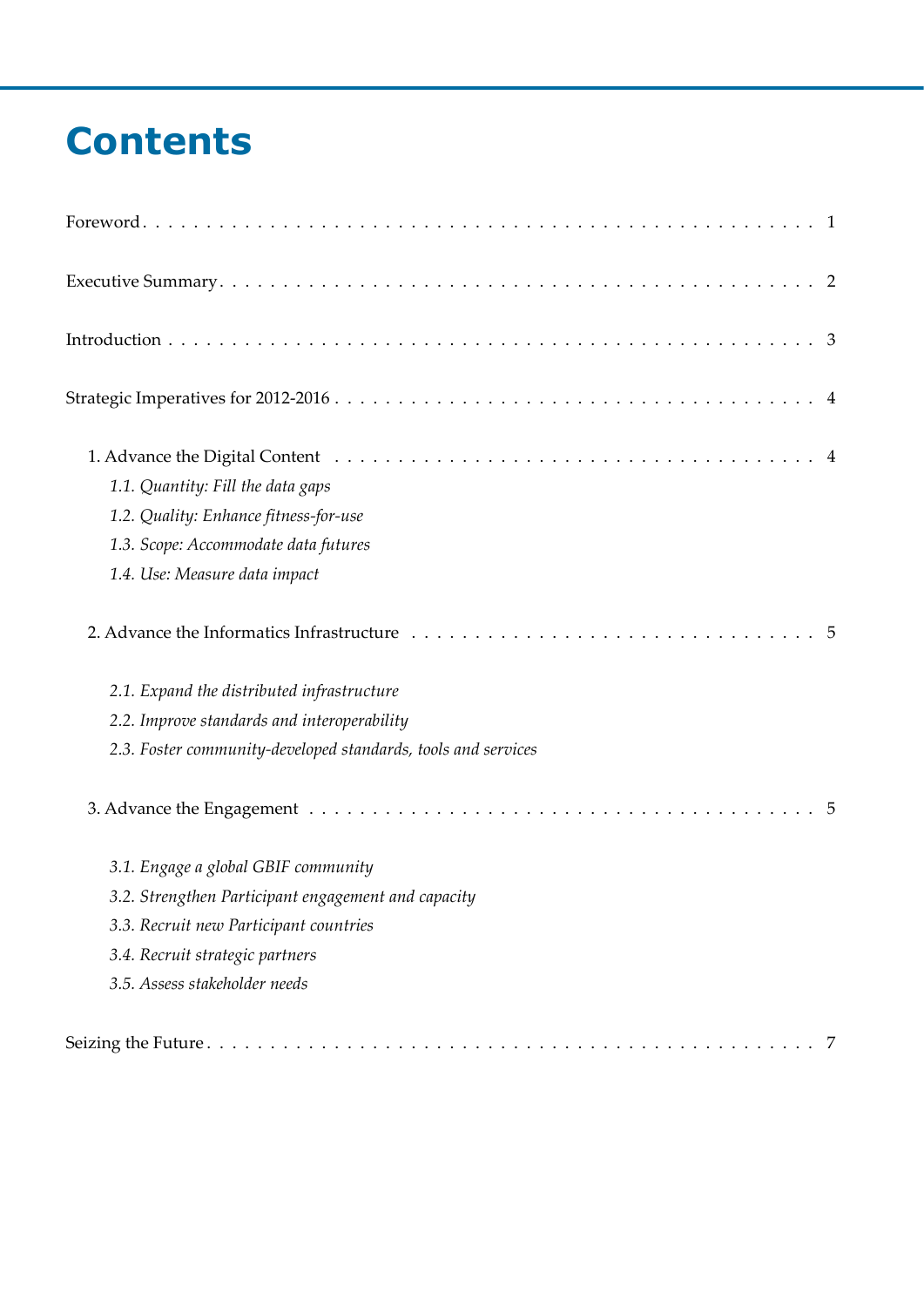### <span id="page-4-0"></span>**Foreword**

As we plan a third phase for GBIF, the global community is acknowledging their failure to address the growing global biodiversity crisis. The target set by world leaders at the World Summit on Sustainable Development in 2002 to substantially reduce biodiversity loss by 2010, has not been met. The recent Third Global Biodiversity Outlook (GBO-3) provides unambiguous insights into the alarming declines in biodiversity, succinctly summarizing that "… the state of biodiversity in 2010 should serve as a wake-up call for humanity".

One reason why the target was missed is the lack of adequate information at national scales to monitor and measure trends. The global community agreed to a new set of biodiversity targets for 2020 at the Convention on Biological Diversity 10th Conference of the Parties (CBD CoP10) in Nagoya, Japan, in October 2010. Together with related international agreements and aspirations on sustainable management of the planet, the issue of how to access the necessary scientifically credible and globally compatible data will become increasingly urgent

over the next decade – the UN Decade for Biodiversity. This is the context within which the GBIF community must implement a further phase of GBIF, 'seizing the future' to benefit science and society.

GBIF's 2012–2016 Strategic Plan is based on the understanding that our core business building and maintaining a global biodiversity research infrastructure to enable the free flow of biodiversity information - has never been so necessary, and more so now than when GBIF was conceived. We must rise to this challenge of not just investing in providing the much-needed public mega-science infrastructure, but of reaping the scientific and societal benefits of the past 10 years of investment. By the end of 2016, GBIF should have demonstrated an unquestionable rationale for 'Biodiversity Information Facilities' becoming a permanent infrastructure in every country and region. Both science and society stand to benefit enormously from a fully operational 'Global Biodiversity Information Facility' accessible to all.

Joann 4

**Dr Joanne Daly**  Governing Board Chair

**Dr Nicholas King** Executive Secretary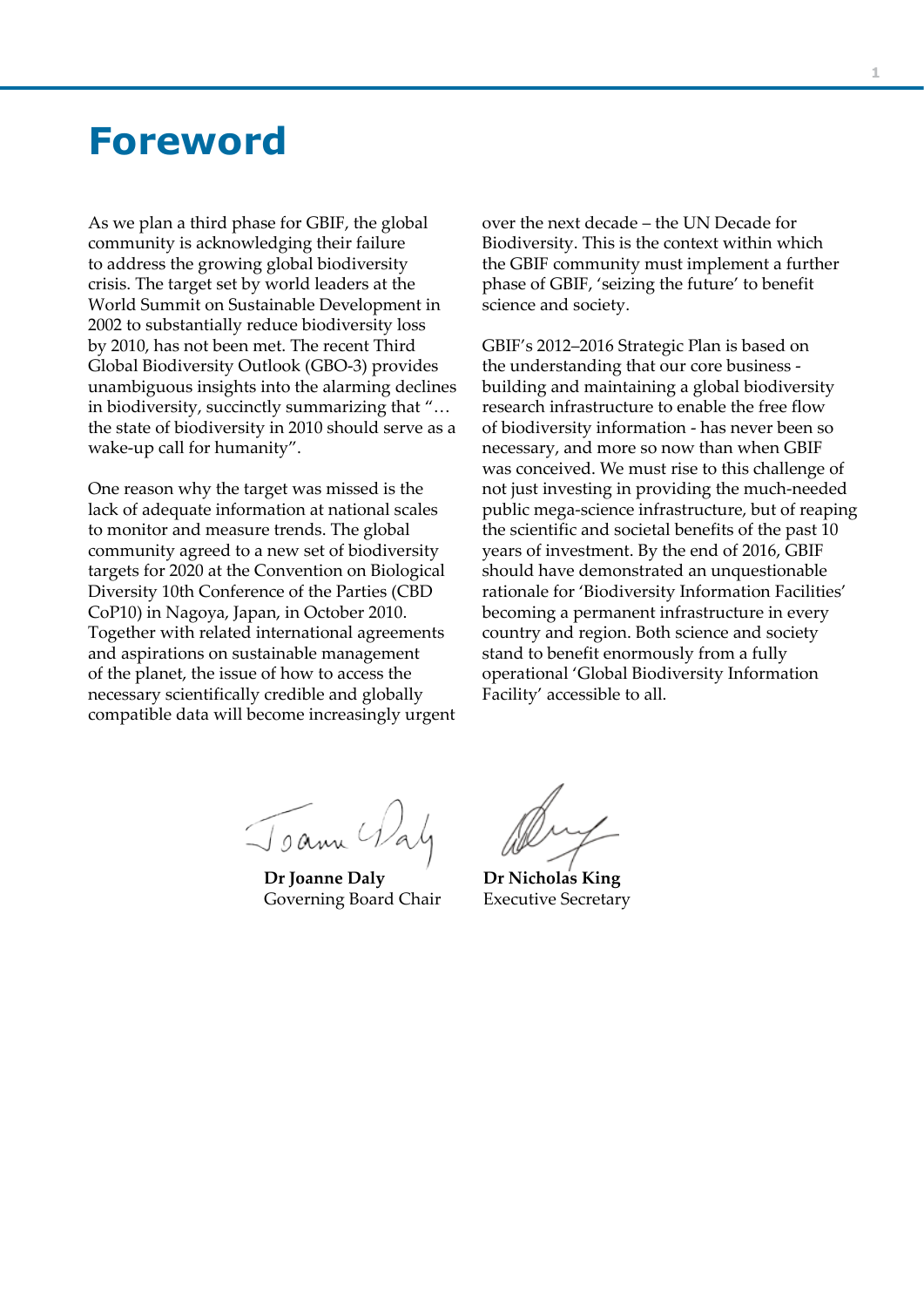## <span id="page-5-0"></span>**Executive Summary**

GBIF serves the primary, scientific biodiversity information indispensable for managing the global environmental systems on which all of life depends. As a unique, government-initiated global endeavour, GBIF brings people, countries and organizations together as both Participants and beneficiaries to accomplish our vision and mission. Now in our 10th anniversary year, GBIF celebrates a remarkable achievement. We have built an informatics platform, network and processes for mobilizing the knowledge discovered during humanity's biological exploration to date. The 2012-2016 Strategic Plan builds on this foundation in order to 'seize the future', enabling this ongoing knowledge discovery to be shared, both today and tomorrow, by using three integrated Strategic Imperatives to propel GBIF forward.

#### **1. Advance the digital content**

*Ensure scientific fitness-for-use, impact, comprehensiveness, and access to new data domains.*

GBIF will implement new mechanisms to further improve the reliability of the data it mediates, and better assess the use, benefits and impact of these data. In parallel, GBIF will also continue to promote and enable the digitization and publishing of hundreds of millions of additional primary biodiversity data records. Looking to the future, GBIF will enhance the capability of accessing the increasing wealth of genomic and ecological data describing ever more of the immense richness of biodiversity still to be discovered.

#### **2. Advance the informatics infrastructure**

*Ensure the most effective distribution, open access, discovery and use, of GBIF-mediated data.*

GBIF's infrastructure – the IT platforms, data standards, protocols, tools, and services – is central to GBIF being the foremost global

resource for biodiversity information, and will keep up with technological evolution. In the next five years and across species, genomic and ecological realms, GBIF will enhance seamless data access, integration, analysis, visualization and use. At the same time, GBIF will also foster community development of informatics standards, tools and services, together benefiting research, e-training and other applications throughout the global biodiversity informatics community.

#### **3. Advance the engagement**

*Ensure that GBIF benefits the widest global audience - increasing participation and partnerships, capacity and networking.*

The GBIF community – Participants, partners, and users – is indispensable for bringing the huge wealth of biodiversity records into currency. By providing interoperability standards for such primary data, other major biodiversity informatics initiatives within and outside the community can build upon the investment in GBIF. Five critical areas to reach the widest audience will be: better engaging the global GBIF community, strengthening Participant engagement and capacity, attracting new Participant countries, developing new strategic partnerships, and better assessing stakeholder and community needs.

#### **Seizing the Future**

Achieving these Strategic Imperatives will allow GBIF to further realize our enormous potential in deploying biodiversity knowledge for human and planetary well-being. This Plan provides the strategies for expanding GBIF's impact. Plans for implementation will be detailed in companion documents to follow in 2011 and beyond. These include plans on governance, financial arrangements, and broadening the funding base, alongside GBIF's biannual operational Work Programmes.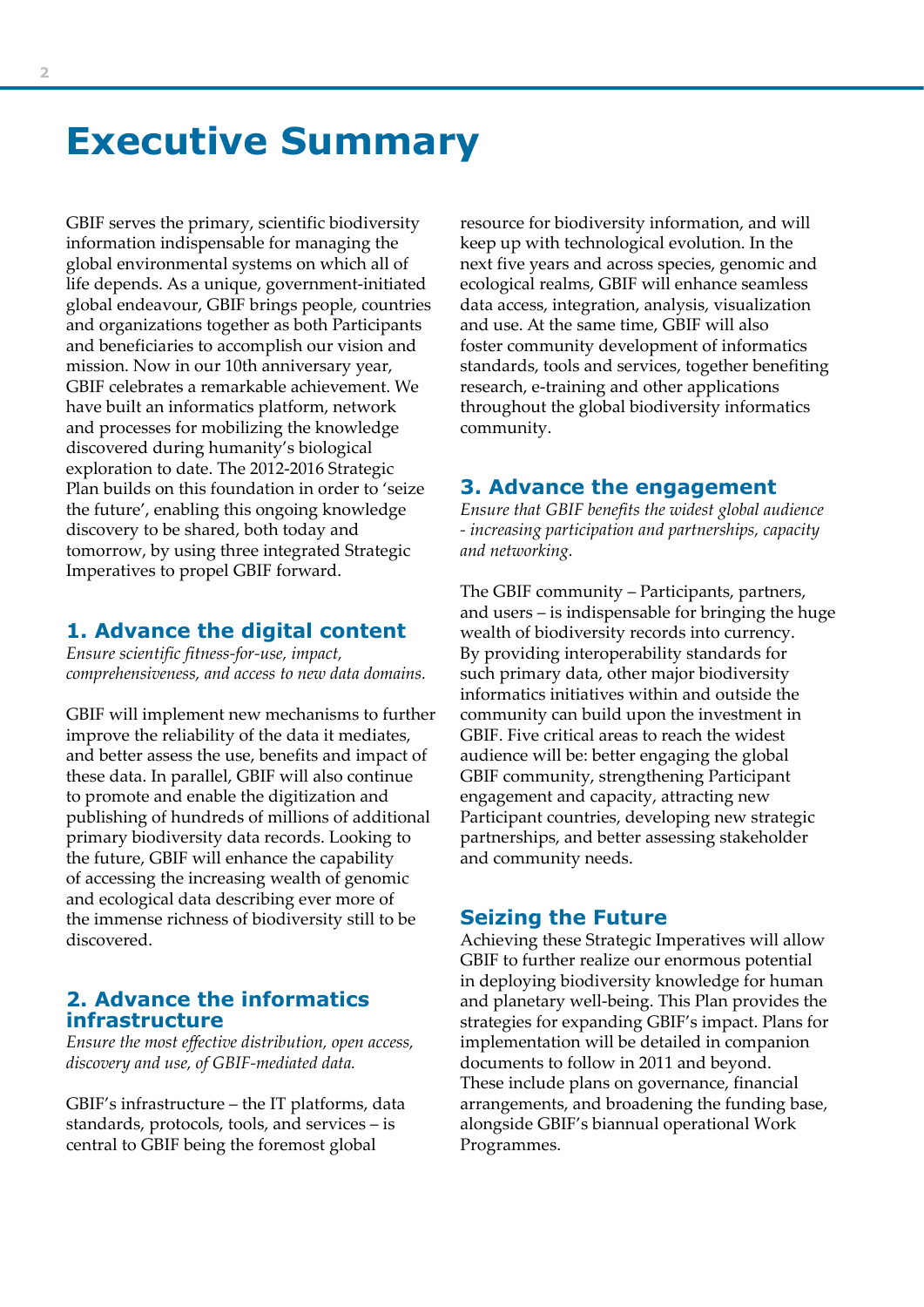## <span id="page-6-0"></span>**Introduction**

GBIF was established in 2001 as a global megascience initiative to address one of the great challenges of the 21st century – harnessing knowledge of the Earth's biological diversity. Meeting this challenge has never been more important in human history than it is now, and it is likely to become ever more important in the future.

*VISION - A world in which biodiversity information is freely and universally available for science, society, and a sustainable future.*

*MISSION - To be the foremost global resource for biodiversity information, and engender smart solutions for environmental and human well-being.* 

Knowledge of the Earth's biodiversity underpins society's matrix of fundamental needs: how to conserve natural resources and ecosystem function, ensure food production and security, improve human health, sustain economies, and enhance the quality of human life. The urgent need for this knowledge increases daily as conversion of natural systems accelerates environmental change, loss of natural capital, and biological extinction. On the international stage, GBIF can play a pivotal role enabling countries to meet the new targets set by the Convention on Biological Diversity's (CBD) strategic plan. These, including Target 19, *sharing of knowledge*, were adopted at the 10th Conference of the Parties (CoP10) in Nagoya, Japan, in October 2010.<sup>1</sup> Such biodiversity knowledge is also required to assist countries in meeting the Millennium Development Goals.

After our first ten years, GBIF has earned increasing international recognition and trust, now with more than 100 Participants including 55 countries and 46 international biodiversityrelated organizations. By the end of 2010, the network had mobilized more than 270 million records, encompassing more than 300 institutional data publishers and 10,000 datasets. The biodiversity information GBIF mediates is unique, comprehensive and scientifically credible, so accomplishing what no single country or organization could accomplish alone.

GBIF's fundamental strengths remain our unique vision and mission, and our proven ability to achieve them. Medical science occupies similar ground with respect to the health of one species – *Homo sapiens*. Biodiversity information, the business of GBIF, takes the pulse of the rest of life on Earth, estimated at 10-50 million species of animals, plants and microbes. But with current extinction rates, environmental degradation, and climate change, that pulse weakens daily.

GBIF's Strategic Plan for 2012-2016 embraces this global challenge. It builds on two previous strategic phases – 'proving the concept' (2001– 2006), and 'towards full operation' (2007–2011), and it is linked to these via the incorporation of critical findings and recommendations of two independent assessments commissioned in 2009: a 'Review' and a 'Forward Look'. This plan recognizes that GBIF's continued success depends on the full participation and guidance of participating individuals, countries, and organizations, and an efficient and effective implementation arm, the Secretariat. Taken together, the overarching philosophy of this Strategic Plan is to advance GBIF's unique mission, by seizing and serving the future of biodiversity information for the benefit of science and society.

<sup>1</sup> *CBD CoP 10 Decision X/2: Strategic Plan for Biodiversity 2011-2020*: [www.cbd.int/decision/cop/?id=12268](http://www.cbd.int/decision/cop/?id=12268)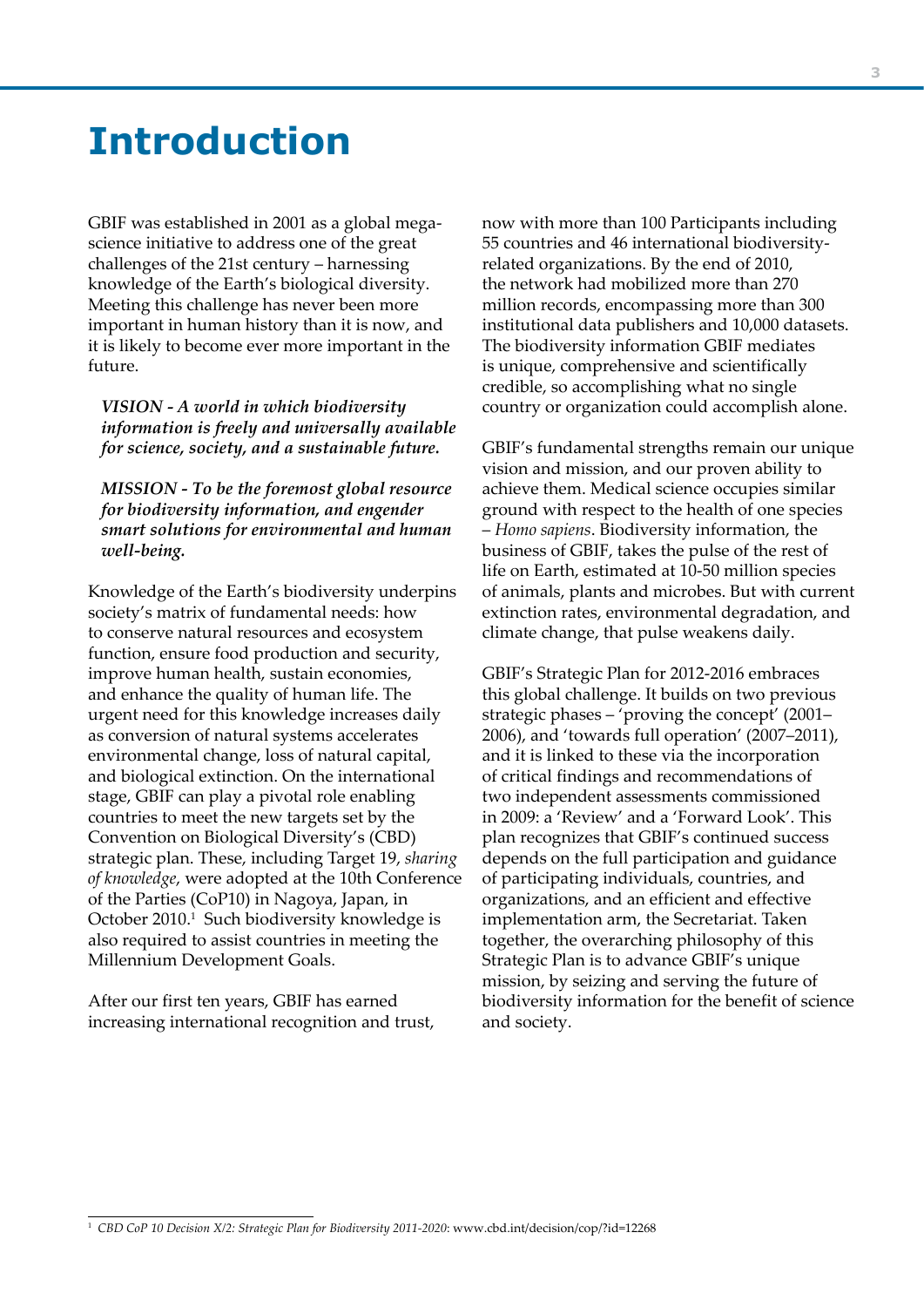# <span id="page-7-0"></span>**Strategic Imperatives for 2012-2016**

The three strategic imperatives each have their own priority targets and specific goals, which in turn form the framework for implementation. The activities, deliverables, timelines and expected impacts related to these will be detailed in GBIF's biannual Work Programmes. Information on governance and financial arrangements, including broadening the financial base, are included in additional companion documents that will follow in 2011 and beyond.

Fulfilling GBIF's mission requires the achievement and synergy of all three imperatives, in order to advance the worldwide discovery, publishing, access, use and application of biodiversity information.

#### **1. Advance the Digital Content**

*Ensure scientific fitness-for-use, impact, comprehensiveness, and access to new data domains.*

GBIF will continue to implement significant advances in the quantity and quality of primary biodiversity data that it makes accessible to the global community of scientists other users and society as a whole. This imperative comprises four main objectives, each of which requires priorities and incentives for effective implementation.

#### *1.1. Quantity: Fill the data gaps*

GBIF will fill the major spatial, temporal and taxonomic gaps in biodiversity data currently being served across the network, particularly for biodiversity-rich geographic regions. Most of the records required to fill these gaps are either digitized but not yet published through GBIF, or not yet digitized and held in data-rich biodiversity institutions.

GBIF will implement two parallel approaches: (i) Expedite the discovery, digitization and publishing of legacy data, particularly those associated with large biological collections, such as the hundreds of millions of plant and animal specimens in major national, public, and private natural history museums and herbaria, primarily in North America and Europe. Less than 5% of these specimen data are digitized or published,

essentially quarantining them from the very applications they were intended to inform. Much concerns the biodiversity of African, Asian, and Central and South American countries that would immediately benefit from access to this knowledge. (ii) Capture new data resources by enabling multiple and enriched data types, such as metadata, taxonomic names, observations, etc., to be linked and accessed.

#### *1.2. Quality: Enhance fitness-for-use*

An overarching priority is improving data fitness-for-use, i.e. increasing data reliability, both geographic and taxonomic, for scientific research and other diverse applications. This includes documentation of enriched metadata, user annotations, and enhanced tools and services for data cleaning, verification, publishing, and attributing data publishers. Two priority objectives are: (i) full development and adoption of persistent identifiers (e.g. Global Unique Identifiers, and others) for biodiversity data objects across domains, including individual organisms, taxonomic concepts, genomics, and ecosystems; and (ii) improving the accuracy of geo-referencing spatial occurrence data.

#### *1.3. Scope: Accommodate data futures*

GBIF will address the coming challenge and opportunity of making accessible information regarding the estimated 90% of the planet's biodiversity that is still to be discovered and shared. There may be 10–50 million species in total, with most of the undiscovered biodiversity thought to inhabit a nano-biological world in the air, oceans, soils, and inside other organisms. The currency of this knowledge will not be phenotypic data, but primarily genomic biodiversity data, with identifiers linked to animals, plants, microbes, and ecosystems.

A complementary requirement is to allow the integration of related ecological biodiversity data, as knowledge of the ecosystem function of biodiversity is critical to global and national policy and decision-making. This needs an increased focus on the relationships between species and the ecosystems they inhabit, and mobilization of data from varied sources such as climate change, health, agriculture, marine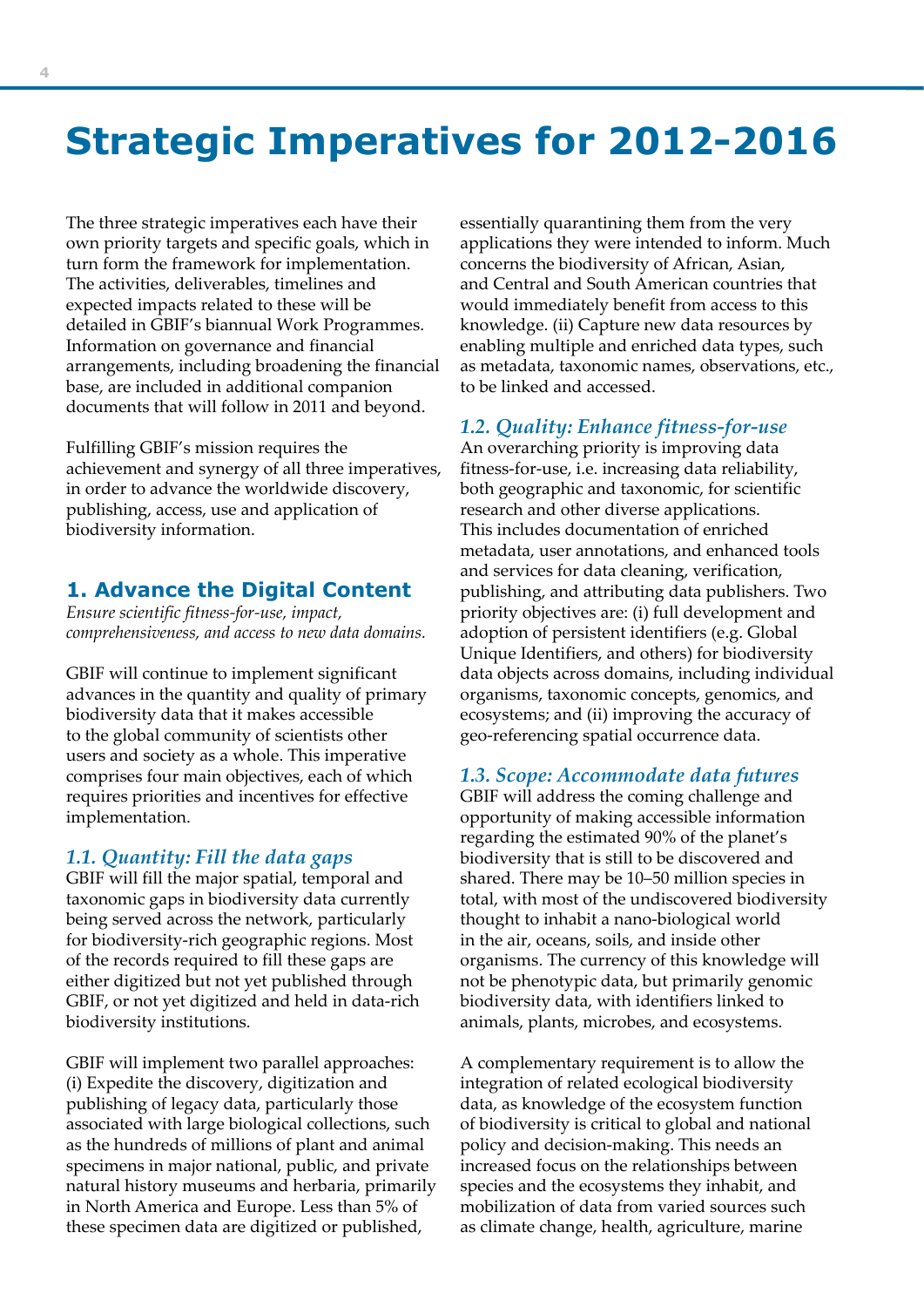<span id="page-8-0"></span>science, environmental impact assessments, and other relevant areas.

Data interoperability and mobilization for both genomic and ecological biodiversity can only be accomplished in close collaboration with partners.

#### *1.4. Use: Measure data impact*

GBIF will improve the assessment of the impact of GBIF-network data, i.e. the degree of their incorporation into scientific research (e.g. through published papers, citation mechanisms and services), and direct and indirect benefits and impacts, such as incorporation of results into relevant policy and decision-making. Detailed evaluation of the use, effectiveness and real-world impact of GBIF-network data, supported by solid evidence, is fundamental for demonstrating the returns on continued investment by Participants, and will help in the recruitment of new Participants.

#### **2. Advance the Informatics Infrastructure**

*Ensure the most effective distribution, open access, discovery and use, of GBIF-mediated data.*

Informatics is an intensive global research and development enterprise in the scientific and corporate worlds. As such, GBIF's priority informatics objectives will be addressed with partners in these communities.

#### *2.1. Expand the distributed infrastructure*

GBIF will improve distributed data discovery and access infrastructure that is scalable, reliable, powerful, user-friendly, and efficient. GBIF will extend the current infrastructure components to ensure: (i) improved performance, (ii) increased discovery of data and services, and (iii) support for the bi-directional movement of data, annotation and feedback between data users and data publishers. A key example is linking data to web-based map services, to facilitate data use and enhance increased data provision.

GBIF will also provide an increasingly flexible and distributed infrastructure for Participants, to enable the construction of their own Biodiversity Information Facilities (BIFs), and the further uptake of new tools and services. Within the

overall infrastructure, the GBIF Data Portal will be refined with enhanced functionality, tools and documentation for data discovery, access, mining, verification, annotation, visualization and use.

#### *2.2. Improve standards and interoperability*

GBIF will continue to catalyse the development and adoption of biodiversity informatics standards, a role it has played with great success to date. In anticipation of the integration and serving of future data types, GBIF will work closely with partners to enable data integration and interoperability across phenotypic, genomic, taxonomic, geospatial and ecosystem domains. Two critical areas for the next five years include: (i) Knowledge Organization Systems such as vocabularies, thesauri and ontologies; and (ii) Persistent Identifiers to support a variety of web services including those for core taxonomies and nomenclature through the Global Names Architecture.

#### *2.3. Foster community-developed standards, tools and services*

GBIF will solicit, deploy and promote the best ideas from the global community for advancing biodiversity informatics and achieving GBIF's strategic imperatives for content and infrastructure. Where appropriate, GBIF will leverage the expertise in the informatics community by implementing creative and cost-effective mechanisms for fostering and incorporating community-developed standards, tools, and services.

#### **3. Advance the Engagement**

*Ensure that GBIF benefits the widest global audience - increasing participation and partnerships, capacity and networking.*

Key to GBIF's strategy is the further building of country participation and capacity, scientific and technological partnerships, and networked relationships among stakeholders. Paramount to this is a richer engagement across the network, and specifically within Participant countries, between all national stakeholders, biodiversity research institutions, government ministries and agencies, relevant sub-national authorities, etc.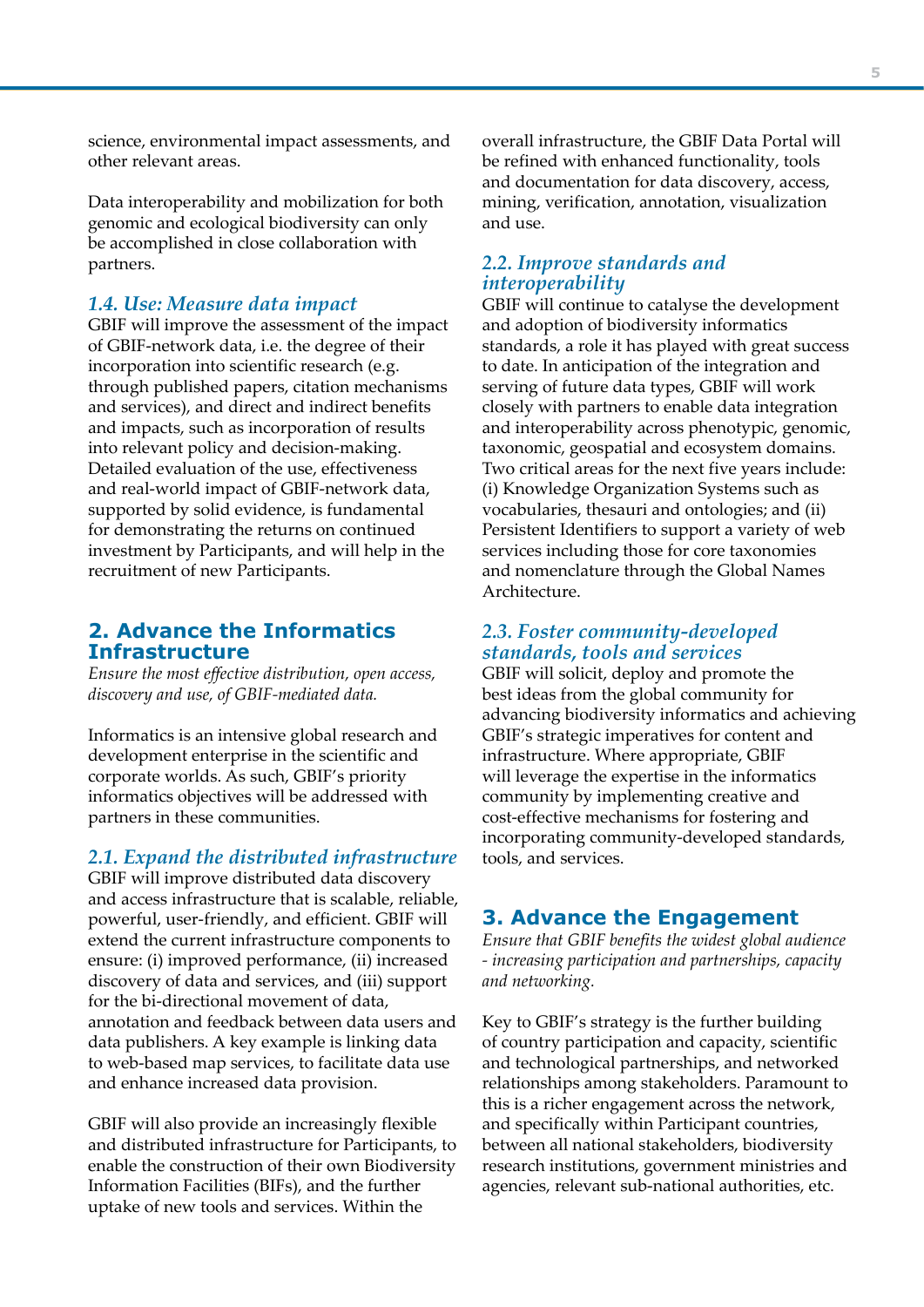<span id="page-9-0"></span>An effective GBIF global network requires the engagement of the world's biodiversity community. It also requires increasing GBIF's recognition, visibility and 'brand leadership' in biodiversity informatics. Both will be achieved by developing closer and more synergistic relationships with relevant intergovernmental processes such as Multilateral Environmental Agreement (MEA) Secretariats and UN agencies,  $GEOSS$  ( $GEO BON<sup>2</sup>$ ), and IPBES<sup>3</sup>, in addition to regional cooperative initiatives, NGOs, and wider civil society. GBIF is also ideally placed to play a more central role in the biodiversity informatics infrastructure required by such processes as the CBD Clearing House Mechanism, GEO BON and IPBES.

#### *3.2. Strengthen Participant engagement and capacity*

GBIF's success in the next five years across all three strategic imperatives requires increased Participant engagement and capacity. Enhanced Participant engagement in their own national efforts, e.g. their data-rich biodiversity entities, BIFs, nodes, and maximizing national stakeholder involvement, will help them realize a greater return from their historic and ongoing investments, and simultaneously increase the realized benefits from participation in GBIF.

In building capacity, GBIF will assist Participants to establish, consolidate, and expand national, regional, and thematic 'biodiversity information facilities' (BIFs). GBIF will promote more capacity building activities between Participants, such as mentoring programmes and regional collaboration, to rapidly engage new Participants in the GBIF network and in building their own effective BIFs. Priorities include building capacity to use the informatics infrastructure, including better documentation, training and e-learning platforms; distributed helpdesk support; community networking platforms; and regional engagement and empowerment. Training is recognized as a vital component, and requires a comprehensive, web- and site-based programme ranging from data-publishing to data access, analysis and application. Training tailored to the

specific needs of the Participant node, BIF, or institution will follow from the needs assessment.

#### *3.3. Recruit new Participant countries*

GBIF will prioritize the significant expansion of country participation, particularly those that have critical in-country biodiversity, and/or hold important biodiversity data in their institutions. This requires more effective communication and demonstration of the reciprocal benefits of GBIF participation. Participants leverage their continuing investment in their own biodiversity institutions by enabling the mobilization, publishing and use of their own data; and they leverage the use of the globally-held data on their country's biodiversity through the establishment of their own Biodiversity Information Facilities (BIFs) linked to, and based upon, GBIF best practices.

#### *3.4. Recruit strategic partners*

GBIF will develop new, strategic, scientific and technological partnerships across the biodiversity, conservation, genetic/genomic and ecosystem realms, to help fulfil the first two strategic imperatives. Target partners include significant data holders such as natural history institutions; scientific users such as scientific societies whose members depend on primary biodiversity data for research and education; scientific and technological entities that can develop and provide tools for GBIF's evolving infrastructure; and major science and technology entities that can collaborate in implementing elements of GBIF's Work Programmes and global activities.

#### *3.5. Assess stakeholder needs*

GBIF will more effectively assess and monitor the needs of its global, national and regional communities, i.e. current and future Participants, the broader scientific research community, NGOs, and other critical stakeholders. Such assessments will influence the drive towards the prioritized, demand-driven approach for GBIF's activities that is required to meet the Strategic Imperatives and the needs of Participants and partners.

<sup>&</sup>lt;sup>2</sup> GEOSS - Group for Earth Observations System of Systems; GEO BON – Group for Earth Observations Biodiversity Observations Network [\(www.earthobservations.org\)](http://www.earthobservations.org)

<sup>3</sup>*IPBES – Intergovernmental Science-Policy Platform on Biodiversity and Ecosystem Services* ([www.ipbes.net\)](http://www.ipbes.net)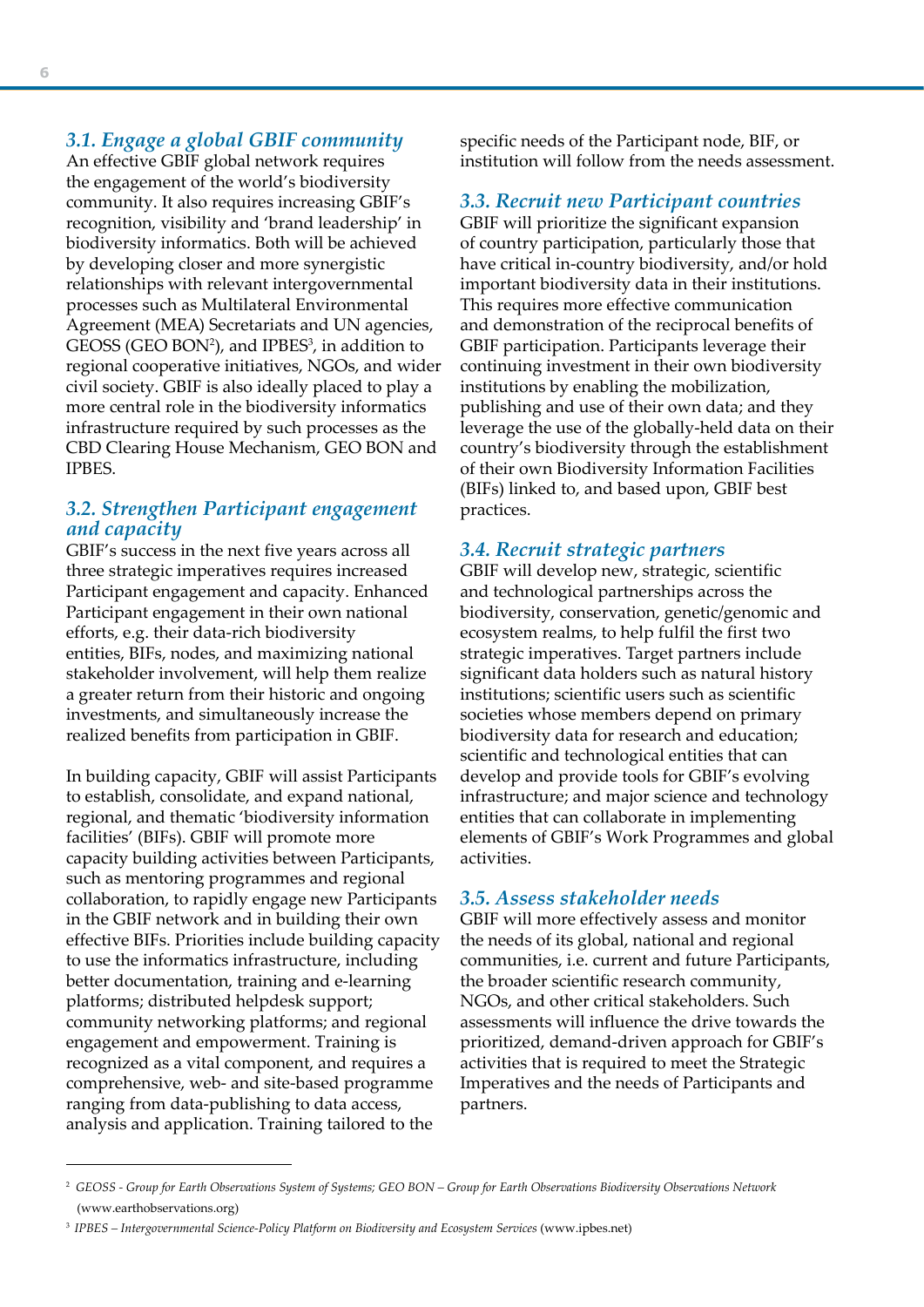## <span id="page-10-0"></span>**Seizing the Future**

GBIF's 2012-2016 Strategic Plan seizes the future. It describes the three fundamental pillars – advancing data content, the informatics infrastructure, and engagement of all – that must be strengthened to enable the achievement of our mission. All three are essential and must be advanced together to maximize impact, but in a rapidly changing world we must also be prepared, like life itself, to adapt and evolve.

To advance these requires our continued focus on the mobilization of, and enabling free access to, primary biodiversity data, their fitness-foruse, and their scientific and societal impact, in addition to building the informatics, training and community networking infrastructures that enable their deployment.

As a growing global network, we must acknowledge, accept and meet our respective responsibilities to build these pillars in

partnership. Participants and the Secretariat, strategic partners and data users, each have our different roles, and by collaborating under the GBIF 'umbrella', the whole becomes more than a sum of the component parts.

In accepting these strategic challenges, we accept the dual, synergistic and fundamental responsibilities and commitments at the core of GBIF: future success depends on Participant countries and organizations, together with the Secretariat, seizing the future with both hands.

Over the next five years, this Strategic Plan will provide a solid framework within which to build our implementation plans – realistic goals and the means to achieve them. It will enable GBIF to optimally grow our impact in better serving science, and thus society and a sustainable future through improved decision-making.